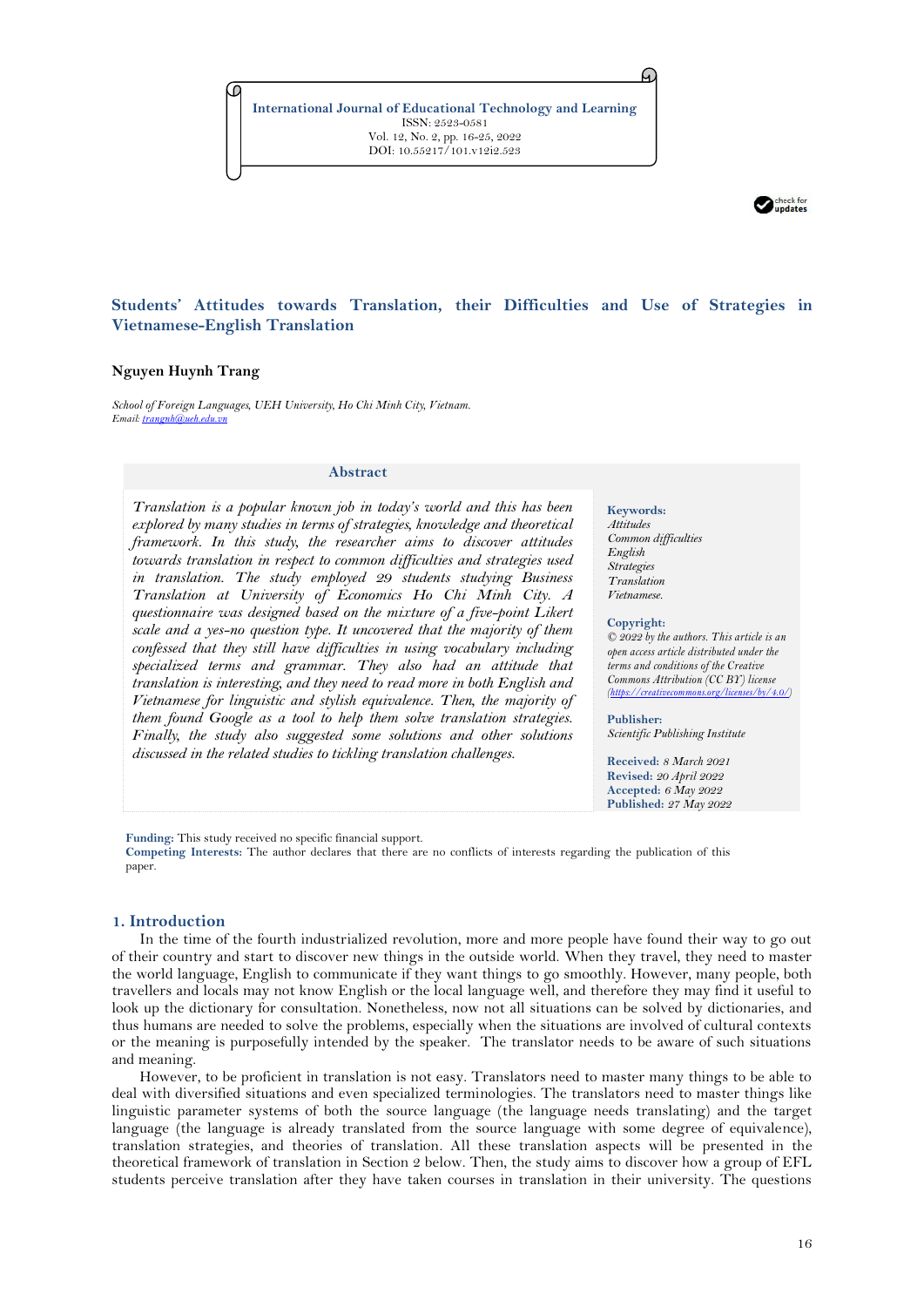should be about translation difficulties they are fronted with when they are asked or when they translate a Vietnamese-text into English. The hypothesis is that these students will have negative attitudes towards translation. That means they will have more difficulties when dealing such translation.

In order to obtain the data for analysis of how the students perceive Vietnamese-English translation, the study employs the three following question.

- 1. What are the students' attitudes towards business translation?
- 2. What difficulties do the students have in translation?
- 3. How do the students deal with translation?

## **2. Literature Review**

# *2.1. Theoretical Framework*

*2.1.1. Definitions* 

There are various definitions for translation. Translation is a process which aims to transfer the source language text into the target language text. The source language (SL) is the language to be translated, whereas the target language (TL) is the language to be translated into. Therefore, having good knowledge of both the source and the target language is necessary for the translators [\(Halverson, 2007\)](#page-9-0).

According to [Zainudin and Awal \(2012\)](#page-9-1), translation is an activity that meaning is conveyed from a source language into a target language. [Catford \(1965\)](#page-9-2) stated that translation means to replace a text in one language with an equivalent text in another language. To give more details, [Bell \(1991\)](#page-9-3) said that translation is the expression in a different language (TL) of what is written or spoken in one language (SL), and it attempts to preserve semantic and stylistic equivalences in these languages. In other words, translation is the replacement of the original text by a new one in which the meaning and style of the text are not changed.

For example, in Vietnamese-English translation, the source language is Vietnamese, and the target language is English:

SL: "Biên dịch thương mại là môn học bắt buộc đối với sinh viên chuyên ngành Tiếng Anh Thương mại" (Vietnamese text) is rendered into the TL like this "Business translation is a compulsory subject for students of Business English major".

In short, it can be said that translation is the process of changing the words of one language into another language, which remains the same meaning and the purpose of communication.

## *2.1.2. Methods of Translation*

# *2.1.2.1. Word-For-Word Translation*

According to [Newmark \(1987\)](#page-9-4) word-for-word translation is usually manipulated as interlinear translation, with the target language immediately below the source language words. The word-order in the source language is preserved, and the word is translated singly by their most common meanings, out of context. He also added culture-bond words are translated literally. The main use of word-for-word translation is either to understand the mechanics of the SL or to construe a difficult text as a pre-translation process. For example, SL: "The mom of my mom is my grandmother" is rendered into the TL: "Me của me tôi là bà ngoại của tôi". Another example to explain is like this: SL: "You are skinny, and he is fat", which is translated into the TL as "Bạn thì gầy, còn anh ấy thì béo".

# *2.1.2.2. Faithful Translation*

This method tries to reproduce the precise contextual meaning of the original within the constraint of the TL grammatical structures. It transfers cultural words faithfully following the SL grammatical form [\(Newmark, 1987\)](#page-9-4). For example, SL: "He is as fast as a kangaroo" is rendered into the TL as "Anh ta nhanh như một con kangaroo".

## *2.1.2.3. Free Translation*

This method of translation produces the translated text without the form of the original text. These phrases keep the original sense even though they are all different. It is usually a paraphrase much longer than the original [\(Newmark, 1987\)](#page-9-4). For instance, SL: "The film is beyond any words" is translated into the TL as "Bộ phim không chê vào đâu được".

## *2.1.2.4. Semantic Translation*

Semantic translation differs from faithful translation only in as far as it must take more account of the aesthetic value that is the beautiful and natural sounds of the SL text. The method compromises on appropriate meaning and allows for the translator's intuitive empathy with the original [\(Newmark, 1987\)](#page-9-4). The grammar structure of the SL is adjusted toward the grammar structure of the TL. For example, SL: "She has a sunny smile on her face" is rendered into the TL as "Cô bé có gương mặt với nụ cười tỏa nắng".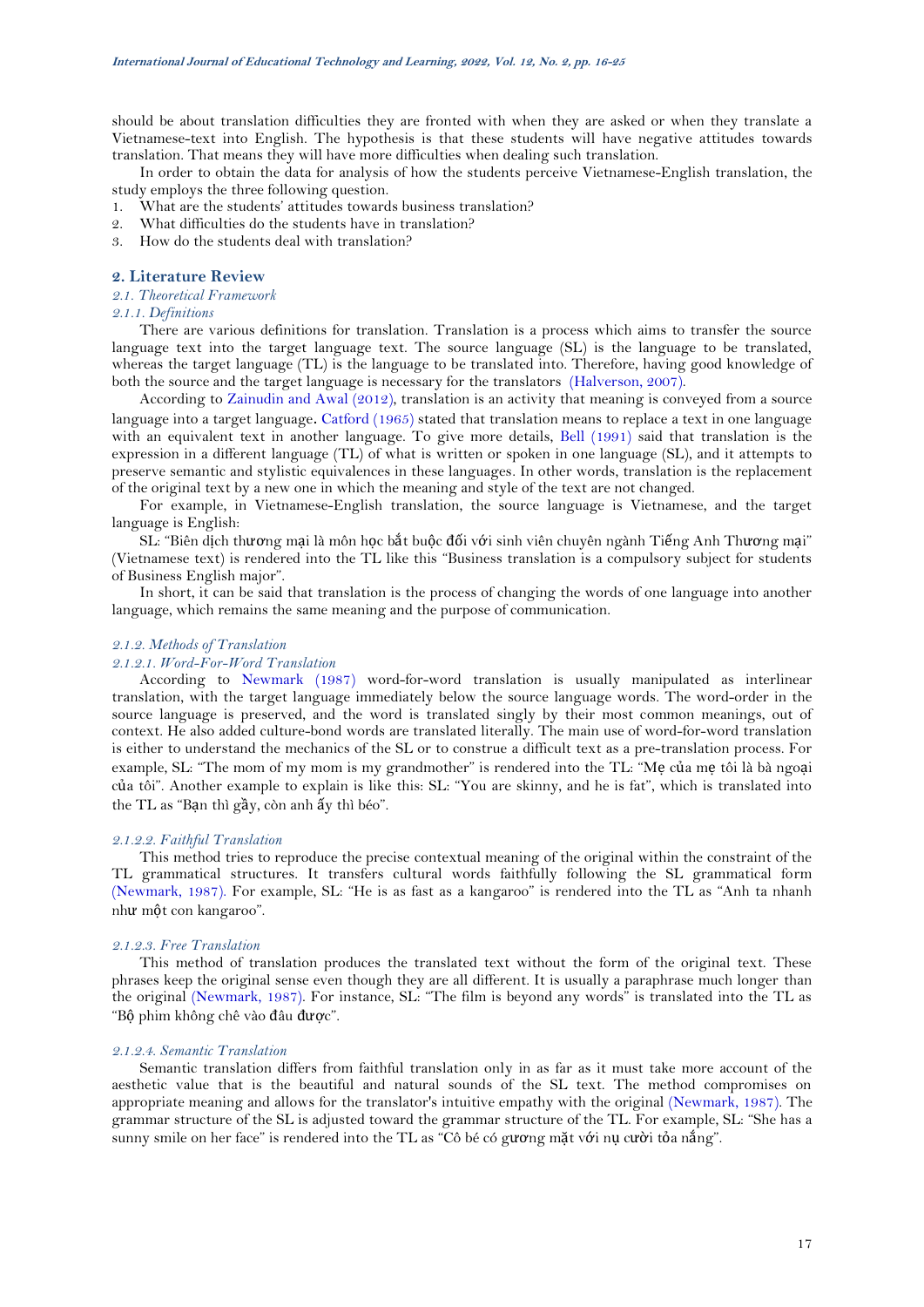## *2.1.2.5. Idiomatic Translation*

Idiomatic translation reproduces the message of the original but tends to distort nuances of meaning by preferring colloquialisms and idioms where these do not exist in the original [\(Newmark, 1987\)](#page-9-4). For example, SL: "Không ai nghe lời khuyên của cô ấy cả" is translated into the TL as "Her advice falls on deaf ears". Another example is SL: "No guide, no realization" is translated into the TL as "Không thầy đố mày làm nên".

## *2.1.2.6. Communicative Translation*

This method attempts to render the exact contextual meaning of the original in such a way that both content and language are readily acceptable and comprehensible to the audience [\(Newmark, 1987\)](#page-9-4). This kind of translation is used for informative texts. For example, SL: "Nhà có chó dữ" is rendered into the TL as "Beware of the dog". Another example is SL: "Keep off the grass", which is rendered into the TL as "Không được giẫm lên cỏ".

# *2.1.3. Common Difficulties in Translation*

# *2.1.3.1. Collocation*

Many students have to deal with collocation in the process of learning vocabulary. A familiar grouping of words which appears together because of their habitual use is called collocation, or word combination. Collocation refers to how words go together or form fixed relationships. These combinations just sound "right" to native speakers, who use them all the time. This issue has been investigated by [Nguyen, Anh, and](#page-9-5)  [Khanh \(2021\)](#page-9-5). They found that most of their students were not aware of collocations in written translation and still had difficulties in both grammatical and lexical collocations.

For example, native speakers use "heavy rain" instead of "big rain" to say that it is raining heavily. Although "big rain" conveys the same meaning, but the use of "big rain" will sound strange. Therefore, they use "heavy rain" to sound natural and a lot better.

In Vietnamese, the word "uống" (drink) can go with various words, such as water, beer, coffee, medicine, and poison. However, in English, there are clear distinctions as follows: One can drink water/beer/coffee, but one may or may not take medicine/poison [\(Phan, Nguyen, Ly, & Nguyen, 2021\)](#page-9-6).

Students often use the collocation which only accords with the source language situation in the target language situation. They also often extend and use some collocation rules without considering the exception and limitation of the special language situation. For example, they usually write "do good to" or "do bad to" according to "do harm to" and write "gain harvest" according to the meaning of "gain" in "gain recognition" or "gain experience", but the right collocation should be "reap harvest" [\(Yan, 2010\)](#page-9-7).

#### *2.1.3.2. Prepositions*

A preposition is a word that is used before a noun, a noun phrase, or a pronoun, connecting it to another word. [Lawal \(2004\)](#page-9-8) stated that "prepositions indicate various relationships between words or phrases in sentence". They act to connect the people, objects, time and locations of a sentence. There are prepositions both in English vocabulary systems and in Vietnamese vocabulary systems, but they have different characteristics and usage in each system.

Prepositions in English are highly idiomatic. Although there are some rules for usage, much of preposition usage is ruled by fixed expressions. It is best to memorize the phrase instead of the individual preposition because the meaning of an English preposition depends on its preceding word. In contrast, in Vietnamese, the meaning of preposition does not change despite the word preceding it.

For example, in Vietnamese, the preposition "về" can be expressed with different prepositions in English: "be interested in": quan tâm về; "be worried about": lo lắng về; "be proud of": tự hào về; "be famous for": nổi tiếng về as cites i[n Phan et al. \(2021\)](#page-9-6).

In English, there are various prepositions to indicate the meaning "trên" according to the positions of the subjects and objects. When the two things are touching, or when one thing is directly on top of another thing, people use the word "on". When there is no touching between the two things, they use the word "above".

### *2.1.3.3. Tenses*

In English grammar, tense is the time of a verb's action or its state of being, such as present (something happening now), past (something happened earlier), or future (something going to happen). For example, in English, the word "walk" indicates the present tense of the verb "to walk", "walked" indicates the past tense, and "will walk" indicates the future tense. However, we cannot speak of tense as a grammatical category in Vietnamese. In Vietnamese, adverbials are used to give information about the action the verb expresses, but they are not a part of it as the English past tense suffix - ed is [\(Ngoová, 2016\)](#page-9-9).

For instance, "Tôi đã đi Hà Nội cách đây 3 năm." (I went to Ha Noi three years ago). The tense of the verb in this sentence is the simple past tense. It expresses an action that occurred at some specific time in the past. To describe this tense in English, the verb "go" must be changed into the past tense "went". However, in Vietnamese, the verb "đi" which means "go" does not change its form.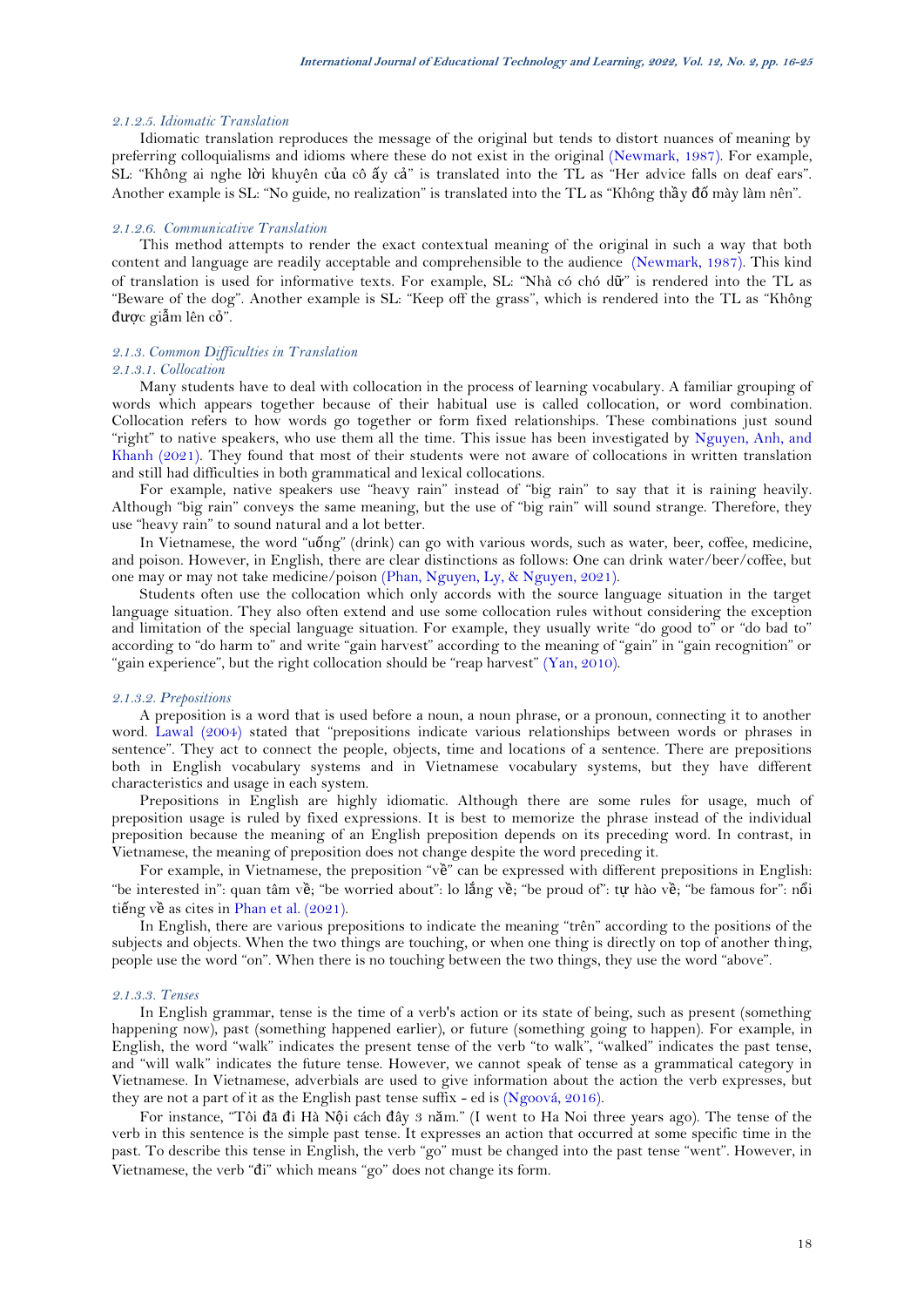## *2.1.3.4. Passive Voice*

Passive voice is one of the most difficult grammar points that make students confused so much about both its function and its equivalent meaning. Passive voice is the voice used to indicate that the grammatical subject of the verb is the recipient of the action denoted by the verb. For example, in the sentence "This house was built by my father", "this house" is the recipient of the action "build" and "my father" is the performer. Another example: "The document is being sent right now". The action of sending the document is more important than the fact that who is sending it right now.

However, Vietnamese people tend to use active voice rather than passive voice in their speech. For instance:

- Vietnamese: "Tôi sinh ra ở thành phố Hồ Chí Minh" (Active).
- English: "I was born in Ho Chi Minh City" (Passive).

Therefore, it leads to some mistakes when people translate texts from Vietnamese into English. For example: Vietnamese: "Giáo dục qua mạng, hay giáo dục trực tuyến là một loại hình giáo dục phát triển nhờ vào tiến bộ của ngành công nghệ thông tin" is rendered into English as "Internet or on-line education is a form of education which develops thanks to information technology" (Incorrect) [\(Nguyen, 2009\)](#page-9-10).

The error of this example is the verb "develops", which is in active form. It must be in passive form "is developed" because "Internet or on-line Education" cannot develop by itself. Therefore, the Vietnamese sentence should be translated "Internet or on-line Education is a form of education which is developed thanks to information technology" [\(Huynh, 2014\)](#page-9-11).

## *2.1.3.5. Countable Nouns and Uncountable Nouns*

English nouns have both lexical meaning and grammatical meaning, but students just focus on the lexical meaning. Therefore, they have to encounter many difficulties when translating nouns from Vietnamese into English. Nouns can be countable or uncountable. Some nouns can be considered as countable nouns in Vietnamese, but they are uncountable nouns in English. For example, in Vietnamese, we can use "các trang thiết bị", but we are not allowed to use "equipments" instead of "equipment" in English.

In addition, countable nouns go with the quantifier "many" or "a few", but uncountable nouns go with "much" or "a little". For instance, "Có rất nhiều hành khách ở trên tàu hỏa: as "There are so *many* passengers on the train" or "Cô ấy có rất nhiều việc phải làm" as "She has so *much* work to do". This means that Vietnamese word "nhiều" was used in these two sentences bearing same meaning and form.

#### *2.1.4. Attitudes*

Attitude is a complex feeling and belief in people's mind [\(Latchanna & Dagnew, 2009\)](#page-9-12). Attitude can be behavioral (in particular way toward an object), cognitive (referring to beliefs, thoughts, and attributes that connect to a subject), emotional (referring to emotion of a person about something) [\(Abidin, Pour-](#page-9-13)[Mohammadi, & Alzwari, 2012\)](#page-9-13).

## *2.2. Related Studies*

The articles below are seen to be related to these current articles when many of them attempted to find difficulties in translation from their L1 (source language) to L2 (target language) and vice versa. The author has found many cases of translation, e.g. translating from Vietnamese-English translation, Arabic-English translation, and Indonesian- English translation. Then, based on such difficulties, they have proposed some suitable solutions to soften the translation problems.

[Idami, Wati, and](#page-9-14) Balqis (2022) found that most of the Indonesian participants in their study underwent many difficulties when they were asked to translate idiomatic expressions because they encountered lexical knowledge, cultural differences, and different written styles in the source and the target language. They were unable to seek equivalence between the languages to locate intended meaning of the idiomatic expressions. The factors to cause these challenges were seen as students' lack of knowledge of idiomatic expressions, cultural differences between English and Indonesian. Then, it was also found that the texts they were asked to translate were not frequently found in everyday life scenarios.

[Phan et al. \(2021\)](#page-9-6) investigated 74 English majored juniors at a university to translate Vietnamese to English. It uncovered that they met several difficulties such as lack of vocabulary, low knowledge of grammatical structures, and incomprehensive cultural aspect. Thus, these participants were supposed to read more books in both Vietnamese and English to understand more the structures and cultural differences between the two languages. [Hastuti, Kardena, and Chio \(2020\)](#page-9-15) found that the students studying an English Education Study program considered it is very difficult to translate narratives and they tended to do it literally. Moreover, insufficient vocabulary load caused them much challenge to cope with translating the texts. When the participants translated English to Indonesian, they met difficulties in both linguistic factors (55%) and non-linguistic factor (52). [Noviyanti \(2020\)](#page-9-16) found the participants in the dealt with two major problems when asked to translate the English narrative texts into Indonesian. They are linguistic and nonlinguistic problems. In terms of linguistic factor, they fell into grammatical, lexical, contextual, and textual factors. In addition, they encountered interpreting the meaning of source language before transferring it the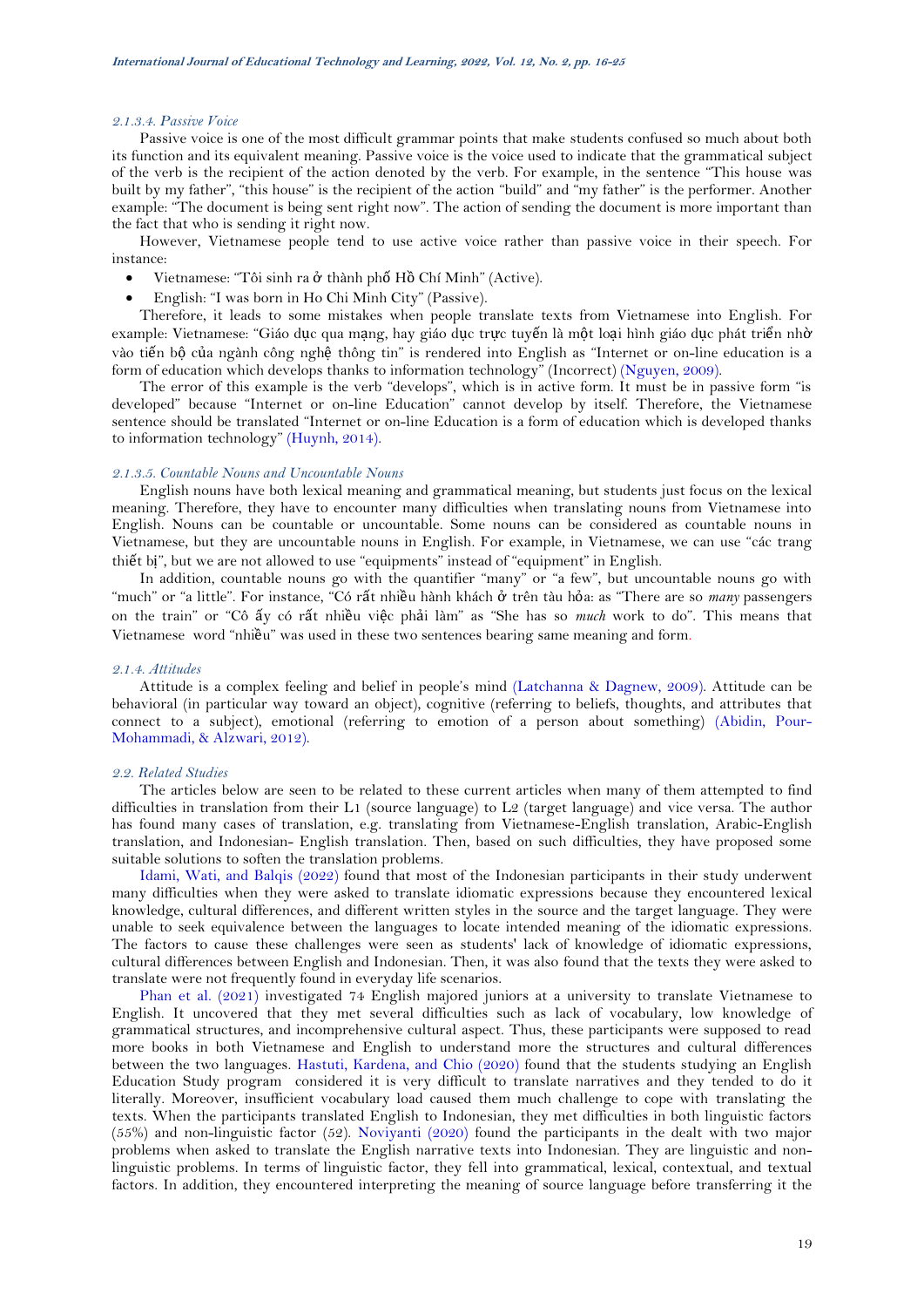target language, making up the second most percentage. Regarding non-linguistic factors, they were unable to translate words related to physical value, constituting, over haft of them felt this problem. Then the students' difficulty in translating words that related to cultural, historical, and political-social values showed just above average. [Cuc \(2018\)](#page-9-17) discovered that Vietnamese EFL students encountered much difficulty in translation in terms of linguistic aspects, most of which are about lexical choice, syntax and collocations. It could be because of the difference between the source language and target language regarding both inter-lingual and intralingual interference during translating process. [Abd Elrhaman \(2018\)](#page-9-18) had a study on seeing translation problems that 25 EFL students had when they were asked to translate economic texts and thereby proposing solutions to those problems. The results were presented in percentage for convenient interpretation. Many students were found to not be able to translate English economic texts into Arabic. The major cause is because many of them had not been exposed to such different economic texts, so they could not interpret many terminologies related to the texts. They were found not to use appropriate strategies to translate the texts. Solutions were proposed to use suitable dictionaries to look up the specialized terms. Furthermore, using techniques of explaining the economic terms in both languages can help conquer untranslatability cases of economic texts. [Dagilien](#page-9-19)ė (2012) proposed using translation to help acquire language skills. This way can help foster back the learning of translation. The author found that translation activities are very useful to facilitate forth and back in the foreign language classroom. [Na \(2007\)](#page-9-20) agreed that when students lack practicing certain linguistic structures and chose appropriate linguistic structures in some genres, or when they are unable to best apply these structures to the translation process, or when their first language has shaped their way of thinking and expressions, they will find it hard to translate well. She also found that 15 EFL students in her study had problems with sentences with complicated Topic-Comment structures and embedded sentences. They also had problems with English false subjects, eclipse cases, and articles such as *a, an, the* because in Vietnamese there are not such rules. Then, they are not familiar with passive voice cases and they tend to use more active cases. [Liao \(2006\)](#page-9-21) explored how Taiwanese college EFL students' beliefs and learning strategies about using translation to learn English. They assumed that translating strategies help them acquire English language skills and other language aspects such as vocabulary, idioms, and phrases. Translation plays an important role in their English learning. They, also found that students with different language proficiency and academic majors have different beliefs about translation and use of translation strategies.

# **3. Research Methodology**

# *3.1. Participants*

The participants in this research were 29 students studying Business Translation at University of Economics Ho Chi Minh City. Vietnamese is their native language and Business English is their major. Their age ranges from 20 to 21 as this time falls in their third year of study in a four-year program. 70% of them are females and males account for 30%. Their language background is varied as the majority of them come from other provinces in all directions of the country.

#### *3.2. Research Instrument*

The instrument of this research was a questionnaire. It is used to gain the data from students' attitudes of Vietnamese-English translation. The questions are adapted from "Common Challenges in Vietnamese-English Translation of English-Majored Juniors at Tay Do University" by Phan Thi Minh Uyen and the author's own idea. It has two parts: Part one is used to seek information about the students' bio-statement, e.g. gender, background, age, and so on. Part two was designed to answer the three research questions as follows:

For eliciting the attitude data, the study employed two multiple – choice questions with four options and one yes/no question. To elicit responses to difficulties in translation, the study employed one multiple-choice question and 10 questions requiring the participants to choose their degree of agreement from (1: strongly disagree to 5: strongly agree).

To elicit responses to their current strategies to deal with translation difficulties, one multiple-choice question with four options was designed.

## *3.3. Research Procedure*

It took about 14 weeks to finish this research. Firstly, the researcher began to choose the topic, and then searched for the documents related to the topic from the Internet to set an outline for research. Next, the questionnaire was designed and delivered to the students learning Business Translation at the beginning of March. After receiving the responses from the students, the researcher started analysing the data from the questionnaire. Finally, the researcher started presented the results, discussed the result, compared it with other related results and wrote conclusion and recommendations for the study.

#### *3.4. Data Processing*

To make it easy to understand the students' attitudes towards Vietnamese-English translation and difficulty strategies, the researcher analyzed the responses in the form of percentage which can facilitate outcome description.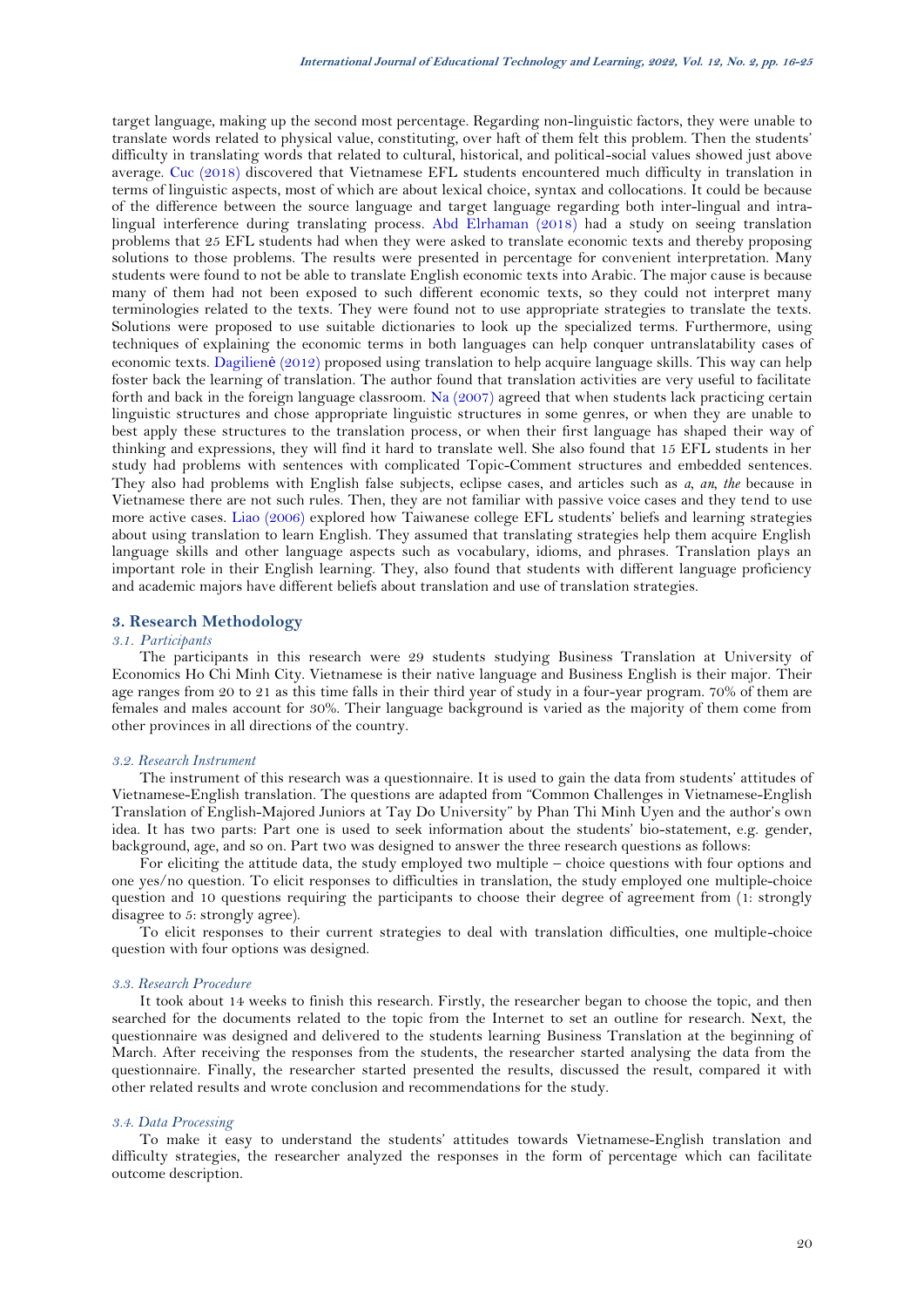## **4. Results and Discussion**

# *4.1. Results*

*4.1.1. First Research Question*

The first question is answered as follows. What are the students' attitudes towards business translation? This includes three questions which are presented in figures and tables.



**Figure 1.** Students' interests in learning business translation. .

<span id="page-5-1"></span><span id="page-5-0"></span>According to the results from [Figure 1,](#page-5-0) most of the students are interested in learning Business Translation. Specifically, nearly three quarters of them (72.4%) thought that learning Business Translation is interesting. In addition, 24.1% of the students thought that learning Business Translation is normal. They maybe did not have much motivation for learning Business Translation.

| Table 1. Kind of translation that students feel difficult. |      |  |  |  |  |
|------------------------------------------------------------|------|--|--|--|--|
| Which do you think is more difficult?<br>Percentage (%)    |      |  |  |  |  |
| English-Vietnamese translation                             | 94.1 |  |  |  |  |
| Vietnamese-English translation                             | 75.9 |  |  |  |  |

From [Table 1,](#page-5-1) about three quarters of the students (75.9%) perceive that Vietnamese-English translation is more difficult than English-Vietnamese translation. Since Vietnamese and English do not have similar linguistic features, students have many difficulties in Vietnamese-English translation.



**Figure 2.** Amount of time students spend practicing Vietnamese-English translation.

<span id="page-5-2"></span>From the [Figure 2,](#page-5-2) there were 58.6% of the students spending less than one hour per day on practicing Vietnamese-English translation. In addition, 27.6% of participants spent one to two hours per day on practicing Vietnamese-English translation. The rest of participants assumed that they spent more than two hours every day.

### *4.1.2. Research Question 2*

To answer Question 2, the author employs the following questions whose answers are described below. What difficulties do the students have in translation?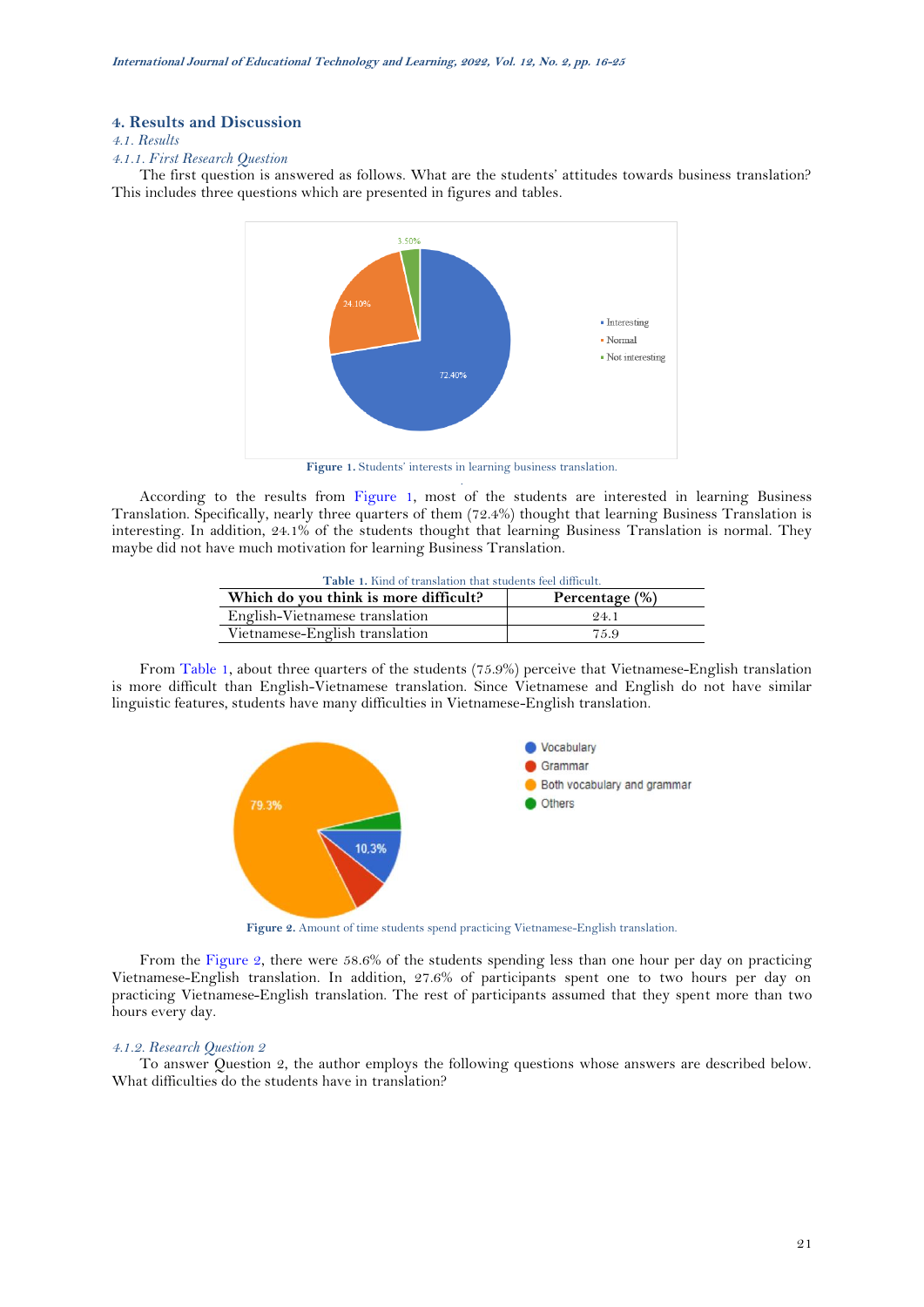

**Figure 3.** Students' general difficulties in Vietnamese-English translation.

<span id="page-6-0"></span>From [Figure 3,](#page-6-0) there were 79.3% of the students that had difficulties both in vocabulary and in grammar when they translated texts from Vietnamese into English. The number of the students who have only difficulties in vocabulary accounts for 10.3%. In contrast, the number of the students who have difficulties in grammar only makes up 6.9%. The remaining amounts of the participants have difficulties in other aspects.

<span id="page-6-1"></span>

| Table 2. Students' difficulties in word collocations (Vocabulary part).                                               |                             |                        |                          |                        |                                        |  |  |
|-----------------------------------------------------------------------------------------------------------------------|-----------------------------|------------------------|--------------------------|------------------------|----------------------------------------|--|--|
| <b>Statements</b>                                                                                                     | Strongly<br>disagree $(\%)$ | <b>Disagree</b><br>(9) | No idea<br>$\frac{9}{6}$ | Agree<br>$\frac{9}{6}$ | <b>Strongly agree</b><br>$\frac{9}{6}$ |  |  |
| 1. It is hard for me to use correct<br>collocation in Vietnamese-English<br>translation texts.                        | $\Omega$                    | 10.3                   | 31                       | 34.5                   | 24.1                                   |  |  |
| 2. I cannot correctly use some<br>collocations that I need when I<br>translate texts from Vietnamese into<br>English. | $\Omega$                    | 10.3                   | 41.4                     | 34.5                   | 13.8                                   |  |  |
| 3. I have troubles with word choice<br>(e.g., there are many synonyms).                                               | $\Omega$                    | 17.2                   | 27.6                     | 31                     | 24.1                                   |  |  |

[Table 2](#page-6-1) consists of three statements describing students' common difficulties in word collocation. Nearly half of the students (24.1% strongly agree and 34.5% agree) admitting using correct collocation in Vietnamese-English translation texts is a challenge for them. Only 10.3% of the students disagreed with statement 1 and statement 2. It meant that many students felt confused about using collocation. In addition, about a half of students (24.1% strongly agreed and 31% agreed) stated that they had problems with word choice because there were many synonyms. However, 17.2% of the students disagreed with this statement.

<span id="page-6-2"></span>

| <b>Statements</b>                                                                                           | Strongly<br>disagree $(\%)$ | <b>Disagree</b><br>(%) | No idea<br>(9) | Agree<br>(%) | <b>Strongly</b><br>agree $(\%)$ |
|-------------------------------------------------------------------------------------------------------------|-----------------------------|------------------------|----------------|--------------|---------------------------------|
| 4. It is hard to find out some<br>equivalent business terms in<br>Vietnamese-English translation texts.     | 3.4                         | 10.3                   | 31             | 24.1         | 31                              |
| 5. Unfamiliar business terms bring<br>great challenges for me to translate<br>from Vietnamese into English. |                             | 10.3                   | 27.6           | 27.6         | 34.5                            |

**Table 3.** Students' difficulties in business terms (Vocabulary part).

[Table 3](#page-6-2) includes 2 statements providing information about students' difficulties in translating business terms from Vietnamese into English. In the first statement, 31% of the students strongly agreed and 24.1% of them agreed that they had difficulties in finding equivalents for some business terms in Vietnamese-English translation. There were only 10.3% of students disagreeing and only 3.4% of them strongly disagreeing with this statement. In the second statements, it was showed that many students (34.5% strongly agreed and 27.6% agreed) admitted unfamiliar business terms brought great challenges for them to translate from Vietnamese into English. Only 10.3% of the participants expressed their disagreement with the statement.

<span id="page-6-3"></span>

| <b>Table 4.</b> Students difficulties in prepositions (Orammar part). |                          |                                  |                            |                        |                          |  |  |
|-----------------------------------------------------------------------|--------------------------|----------------------------------|----------------------------|------------------------|--------------------------|--|--|
| <b>Statement</b>                                                      | Strongly<br>disagree (%) | <b>Disagree</b><br>$\frac{1}{2}$ | No idea  <br>$\frac{9}{6}$ | Agree<br>$\frac{1}{2}$ | Strongly<br>agree $(\%)$ |  |  |
| 6. I find it hard to choose the correct<br>prepositions.              |                          | 10.3                             | 34.5                       | 41.4                   | 13.8                     |  |  |

**Table 4.** Students' difficulties in prepositions (Grammar part).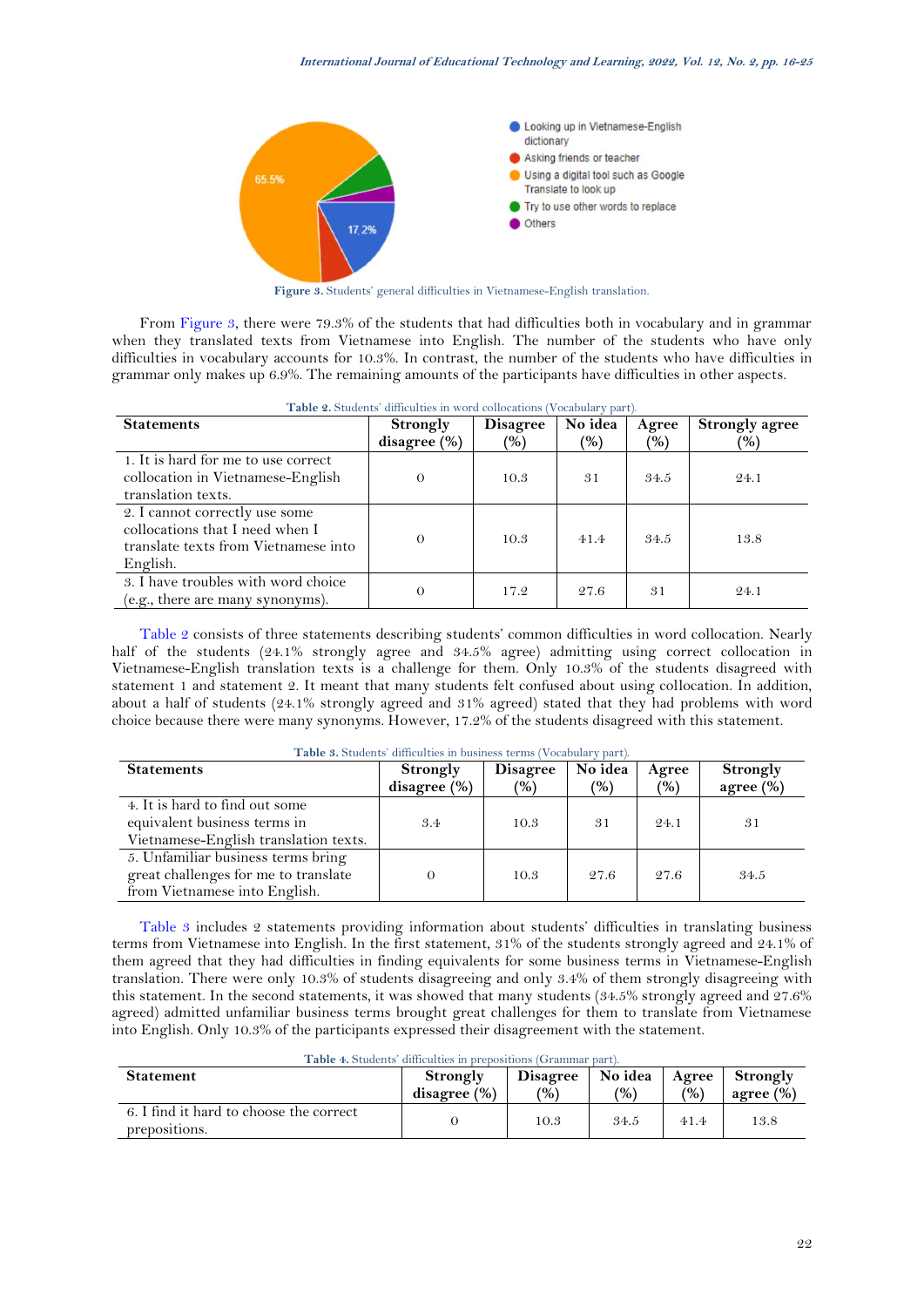From [Table 4,](#page-6-3) there were 13.8% of the students strongly agreeing and 41.4% of them agreeing that choosing the correct prepositions was difficult. In contrast, 10.3% of the students disagreed with the statement.

<span id="page-7-0"></span>

| <b>Table 3.</b> Magnetics anticatures in actives (Ortaining Darc).                                                                                |                                       |                        |                                         |              |                          |  |  |  |
|---------------------------------------------------------------------------------------------------------------------------------------------------|---------------------------------------|------------------------|-----------------------------------------|--------------|--------------------------|--|--|--|
| <b>Statements</b>                                                                                                                                 | Strongly<br>disagree<br>$\frac{9}{0}$ | <b>Disagree</b><br>(%) | N <sub>o</sub><br>idea<br>$\frac{1}{2}$ | Agree<br>(%) | Strongly<br>agree<br>(%) |  |  |  |
| Differences<br>m<br>between<br>tenses<br>Vietnamese and English often make me<br>confused when translating texts from<br>Vietnamese into English. | 3.4                                   | 10.3                   | 37.9                                    | 20.7         | 27.6                     |  |  |  |

**Table 5.** Students' difficulties in tenses (Grammar part).

As shown in [Table 5,](#page-7-0) about 40% of the students (27.6% strongly agree and 20.7% agree) admitted that they had troubles with translating tenses from Vietnamese into English. In contrast, only 3.4% of the respondents strongly disagreed and 10.3% of them disagreed with the statement.

<span id="page-7-1"></span>

| Table 6. Students' difficulties in passive voice (Grammar part).          |                 |                 |         |               |                       |  |  |
|---------------------------------------------------------------------------|-----------------|-----------------|---------|---------------|-----------------------|--|--|
| <b>Statement</b>                                                          | Strongly        | <b>Disagree</b> | No idea | Agree         | <b>Strongly agree</b> |  |  |
|                                                                           | disagree $(\%)$ | (%)             | (%)     | $\frac{9}{6}$ | (%)                   |  |  |
| 8. I tend to use active voice rather<br>than passive voice in Vietnamese- |                 | 10.3            | 27.6    | 37.9          | 24.1                  |  |  |
| English translation.                                                      |                 |                 |         |               |                       |  |  |

As the results in [Table 6,](#page-7-1) more than half of students (24.1% strongly agree and 37.9% agree) acknowledged that they tended to use active voice rather than passive voice in Vietnamese-English translation whereas only 10.3% of participants disagreed with it.

<span id="page-7-2"></span>

| <b>Table 7.</b> Students' difficulties in countable and uncountable nouns (Grammar part).<br><b>Statements</b> | Strongly<br>disagree $(\%)$ | <b>Disagree</b><br>(%) | No idea<br>(%) | Agree<br>(%) | <b>Strongly</b><br>agree $(\%)$ |
|----------------------------------------------------------------------------------------------------------------|-----------------------------|------------------------|----------------|--------------|---------------------------------|
| 9. I have troubles with translating<br>countable and uncountable nouns from<br>Vietnamese into English.        |                             | 20.7                   | 44.8           | 27.6         | 6.9                             |
| 10. I do not realize that some nouns in<br>Vietnamese do not have equivalent terms<br>in English.              |                             | 3.4                    | 48.3           | 34.5         | 13.8                            |

Table 7. Students' difficulties in countable and uncountable nouns (Gr

[Table 7](#page-7-2) presents the results of two statements. For the first one, it obtains about 30% of the students (6.9% strongly agree and 27.6% agree) acknowledged they had troubles with translating countable and uncountable nouns from Vietnamese into English. However, there were 44.8% of the students having no comment and 20.7% of the students disagreeing with this statement. In statement 10, when being asked about the realization that some nouns in Vietnamese do not have equivalent terms in English, 3.4% and 48.3% of students showed disagreement and had no comment, accordingly. 13.8% of students strongly agreed and 34.5% of them agreed with the statement.

## *4.1.3. Research Question 3*

To answer Question 3, How do the students deal with translation? The answer is varied as shown in [Figure 4.](#page-7-3)



<span id="page-7-3"></span>**Figure 4**. Students' ways of dealing with difficulties in Vietnamese-English.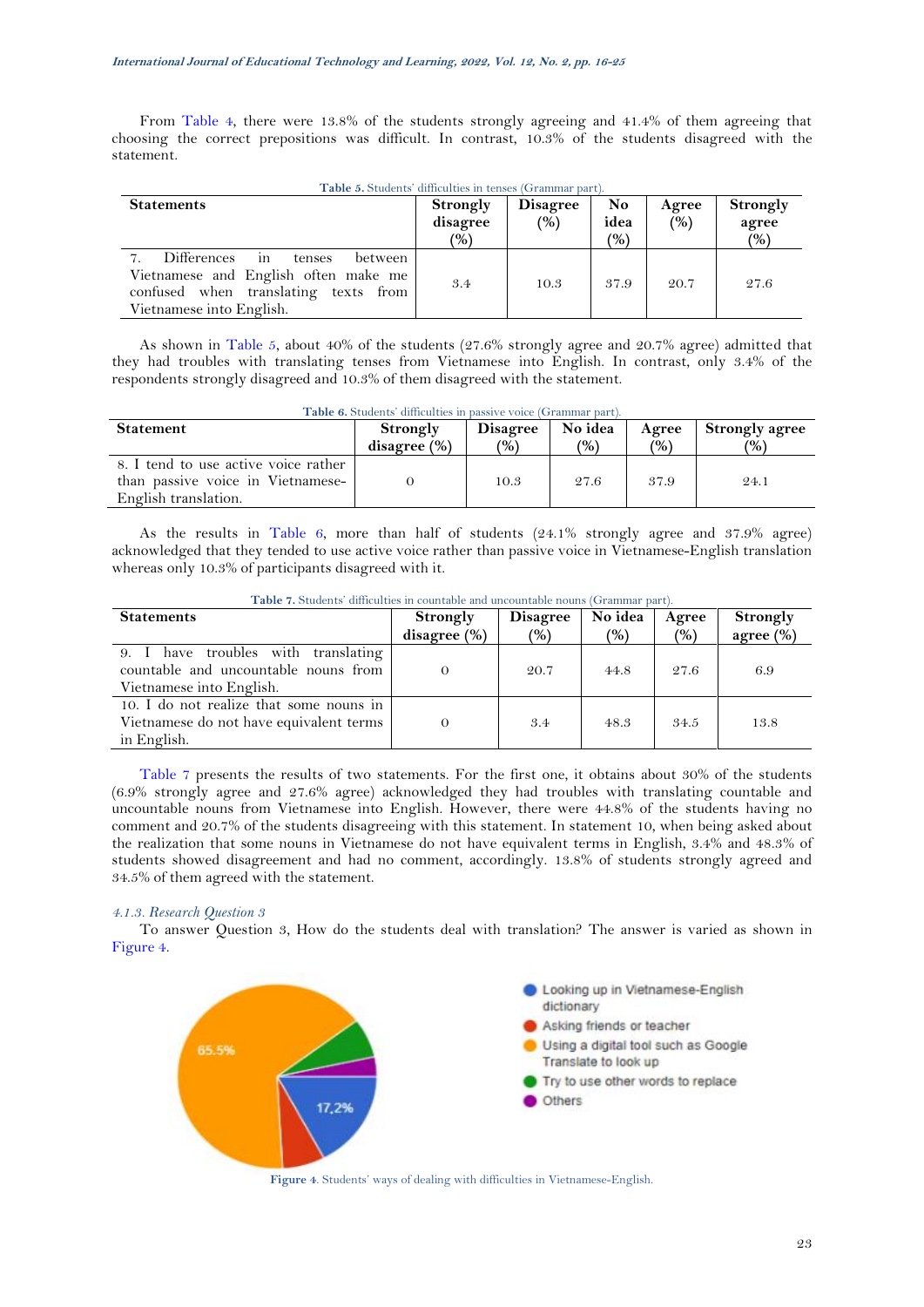The students' ways of dealing with new Vietnamese words or phrases in Vietnamese-English translation was shown in [Figure 4.](#page-7-3) There were 65.5% of the students using a digital tool such as Google Translate to look up. Meanwhile, 17.2% of the students replied on Vietnamese-English dictionary when translating new words or phrases. Through the statistics, more than a half of students depended on digital tools because they supposed it was the fastest way to get the meanings of words or phrases. Nevertheless, these tools sometimes make their translation inaccurate due to mechanical translation. The others stated that they used the dictionary since they could find the most suitable words. In other cases, students would ask their teachers or friends, or try to use other words to replace.

#### *4.2. Discussion*

First of all, most of the students find translation interesting. From this, it suggests that they are motivated to study translation in their Business course. This is stated as it complies with the definitions of [Latchanna and Dagnew \(2009\)](#page-9-12) and [Abidin et al. \(2012\)](#page-9-13). People seem to do things when they are motivated. Second, finding out students' common difficulties in Vietnamese-English translation is extremely important. Through the results collected from the questionnaire, it is shown that vocabulary and grammar are seen as the two most common difficulties students have encountered in Vietnamese-English translation.

Students' difficulties in vocabulary are related to word collocation, prepositions and business terms. Students admitted that they could not use some collocations correctly when translating texts from Vietnamese into English. Students also have problems with word choice because there are many synonyms. Moreover, students found it hard to choose the correct prepositions because they have to choose the correct preposition based on the verb preceding it, but not by their meanings. Unfamiliar business terms also brought great challenges in Vietnamese-English translation for students. It is hard for students to find out some equivalent business terms in Vietnamese-English translation because some terms have specific meaning in business. This is the problem that has mentioned by when students need to learn more specialized terms [\(Abd Elrhaman,](#page-9-18)  [2018\)](#page-9-18). Students' challenges in grammar are related to tenses, passive voice, countable and uncountable nouns. Differences in tenses between Vietnamese and English make students confused when translating texts from Vietnamese into English. Many tenses are used with a particular structure in English. However, in Vietnamese, people only use the words "đã", "đang", "sẽ" to indicate the time in the past, at present and in the future, accordingly. Therefore, Vietnamese verbs do not change their forms as English verbs. Students also have problems with passive voice. Students tend to use active voice rather than passive voice in Vietnamese-English translation because active voice was preferred to passive voice in Vietnamese grammatical structure. Furthermore, students encounter difficulties in translating countable and uncountable nouns from Vietnamese into English. Some students tend to focus on the lexical meaning and ignore the grammatical meaning, so they do not realize that some nouns in Vietnamese did not have equivalent terms in English. The results are very much aligned with many authors as mentioned above such as [Hastuti et al. \(2020\)](#page-9-15) in terms of linguistic factors, [Idami et al. \(2022\)](#page-9-14) in terms of fixed expressions, [Noviyanti \(2020\)](#page-9-16) when talking about both linguistic and nonlinguistic factors causing translation difficulties, [Cuc \(2018\)](#page-9-17) in terms of syntax and lexical choices, and [Phan et](#page-9-6)  [al. \(2021\)](#page-9-6) in terms of cultural aspects and long structures causing translation difficulties.

Sixty five percent of the students use Google to help with translation, which means this online tool has caught the majority attention. Surprisingly, only 17% of the students use dictionaries; this suggests that dictionaries only help them in word translation while Google can help them more than that. For instance, helping them translate longer sentences and even a paragraph. Nonetheless, this strategy can be seen as a counter-effect if the students overuse this tool and ignore their brainstorming stage, which consequently prevent them from thinking critically and logically. Then, one day in real practice, they may not be able to engage in translation tasks. Instead of relying too much on Google, students can practice translation during their foreign language lessons as proposed by [Dagilien](#page-9-19)ė (2012) and [Liao \(2006\)](#page-9-21) who suggested using translation strategies that best suit them. In conclusion, it is not easy for students to be proficient in Vietnamese-English translation. They need to have a complete understanding of vocabulary, grammar, idiomatic expressions, and culture-bond meanings to overcome the difficulties.

# **5. Conclusion**

Translation enables effective communication between people around the world. It is a messenger for the transmission of knowledge, and it is essential to the development of a global economy. Nevertheless, it is not easy for people to become a professional translator. Therefore, investigating common difficulties and their use of translation strategies in Vietnamese-English translation are the objective of this research.

After analysing the data collected from the questionnaire, the researcher found out the majority of students like to study translation, which indicates good news for the teacher to transfer translation knowledge to this group and maybe to other groups. Then it found the majority of the students still had difficulties both in vocabulary and in grammar. In terms of vocabulary, they have difficulties in word collocations, prepositions and business terms. Students were unable to use collocations and prepositions correctly as well as could not find out some equivalent business terms. As a result, word-for-word translation was the method that students